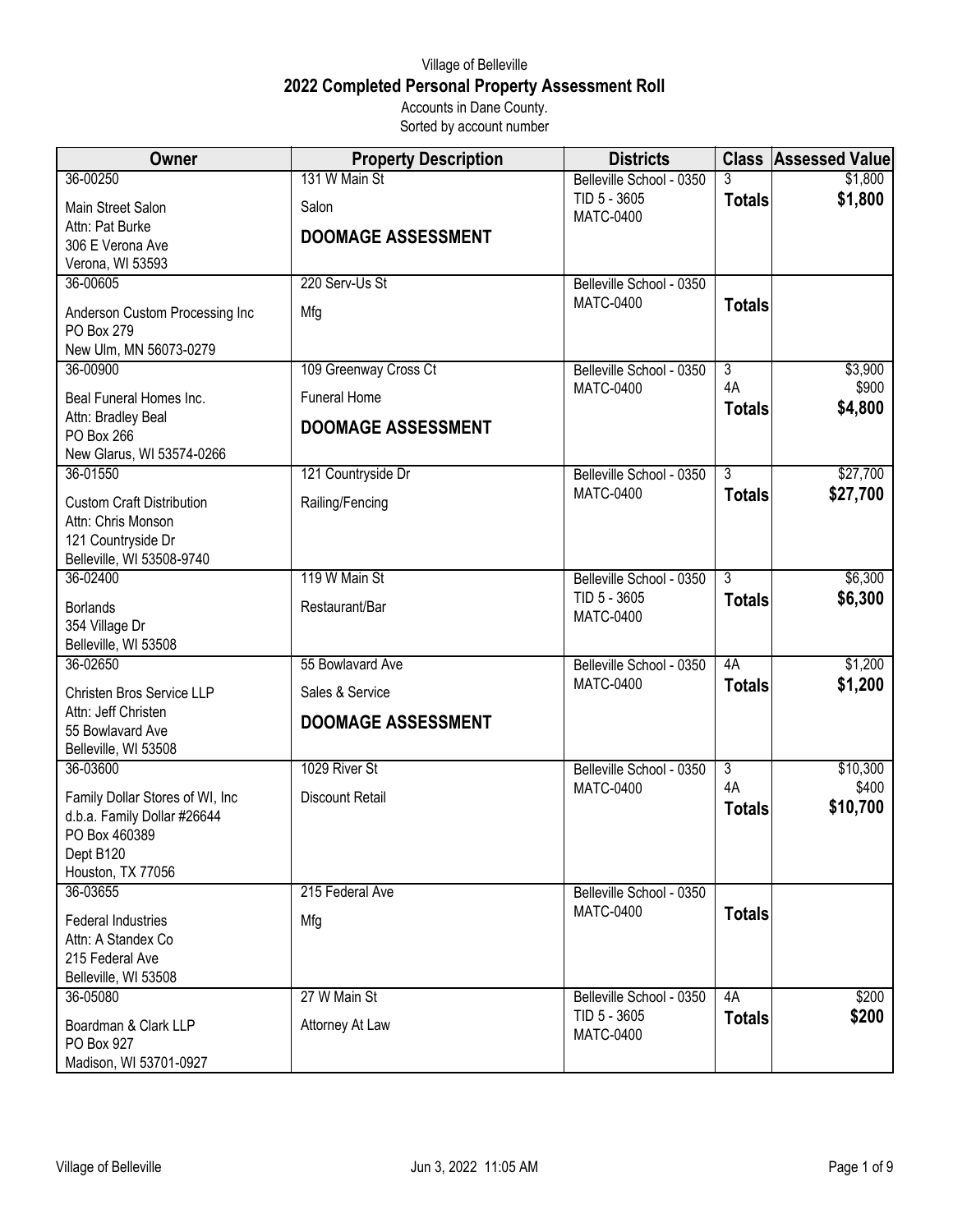| Owner                                             | <b>Property Description</b> | <b>Districts</b>                         |                      | <b>Class Assessed Value</b> |
|---------------------------------------------------|-----------------------------|------------------------------------------|----------------------|-----------------------------|
| 36-05100                                          | 1019 River St Unit 2        | Belleville School - 0350                 | 3                    | \$28,400                    |
| Burreson's Foods LLC<br>Attn: Darin Burreson      | Grocery/Retail              | <b>MATC-0400</b>                         | <b>Totals</b>        | \$28,400                    |
| 1019 River St                                     |                             |                                          |                      |                             |
| Belleville, WI 53508<br>36-06580                  | 629 River St Unit A         | Belleville School - 0350                 | $\overline{3}$       | \$400                       |
|                                                   |                             | <b>MATC-0400</b>                         | 4A                   | \$1,700                     |
| Mike O'Connor, Agent                              | Insurance                   |                                          | <b>Totals</b>        | \$2,100                     |
| d.b.a. State Farm Insurance<br>629 River St Ste A |                             |                                          |                      |                             |
| PO Box 379                                        |                             |                                          |                      |                             |
| Belleville, WI 53508-0379                         |                             |                                          |                      |                             |
| 36-07650                                          | 127 W Main St               | Belleville School - 0350                 | 3                    | \$9,800                     |
| Jes Group, LLC                                    | Bar                         | TID 5 - 3605                             | <b>Totals</b>        | \$9,800                     |
| 41 Countryside Dr Ste A                           | <b>DOOMAGE ASSESSMENT</b>   | <b>MATC-0400</b>                         |                      |                             |
| Belleville, WI 53508                              |                             |                                          |                      |                             |
| 36-08500                                          | 120 Greenway Cross Ct       | Belleville School - 0350                 | $\overline{3}$<br>4A | \$73,100<br>\$1,600         |
| Neighborhood Smiles - Belleville                  | Dentistry                   | <b>MATC-0400</b>                         | <b>Totals</b>        | \$74,700                    |
| 120 Greenway Ct                                   |                             |                                          |                      |                             |
| Belleville, WI 53508<br>36-08600                  | 201 S Vine St               | Belleville School - 0350                 | 4A                   | \$200                       |
|                                                   |                             | TID 5 - 3605                             | <b>Totals</b>        | \$200                       |
| Sullivan Landscaping<br>Attn: Dan Sullivan        | Landscaping                 | <b>MATC-0400</b>                         |                      |                             |
| PO Box 41                                         | <b>DOOMAGE ASSESSMENT</b>   |                                          |                      |                             |
| Belleville, WI 53508-0041                         |                             |                                          |                      |                             |
| 36-08820                                          | 17 W Main St                | Belleville School - 0350                 | $\overline{3}$       | \$4,200                     |
| <b>Dream Makers Creations</b>                     | Salon                       | TID 5 - 3605                             | <b>Totals</b>        | \$4,200                     |
| PO Box 327                                        | <b>DOOMAGE ASSESSMENT</b>   | <b>MATC-0400</b>                         |                      |                             |
| Belleville, WI 53508-0327                         |                             |                                          |                      |                             |
| 36-08830                                          | 201 S Vine St               | Belleville School - 0350<br>TID 5 - 3605 | $\overline{3}$<br>4A | \$2,000<br>\$100            |
| <b>Belleville Veterinary Clinic LLC</b>           | Veterinary                  | <b>MATC-0400</b>                         | <b>Totals</b>        | \$2,100                     |
| Attn: James L. Kniffin, Jr., DVM<br>PO Box 145    |                             |                                          |                      |                             |
| Belleville, WI 53508                              |                             |                                          |                      |                             |
| 36-08870                                          | 428 River St                | Belleville School - 0350                 | دی                   | \$156,000                   |
| Casey's Marketing Company                         | Convenience Store           | <b>MATC-0400</b>                         | 4A                   | \$200                       |
| d.b.a. Casey's General Store #3582                |                             |                                          | <b>Totals</b>        | \$156,200                   |
| PO Box 54288                                      |                             |                                          |                      |                             |
| Lexington, KY 40555                               |                             |                                          |                      |                             |
| 36-09003                                          | 29 W Main St                | Belleville School - 0350<br>TID 5 - 3605 | $\overline{3}$<br>4A | \$9,600<br>\$300            |
| Flesch Chiropractic                               | Chiropractic                | <b>MATC-0400</b>                         | <b>Totals</b>        | \$9,900                     |
| Attn: Dr. Edward Flesch<br>PO Box 235             | <b>DOOMAGE ASSESSMENT</b>   |                                          |                      |                             |
| Belleville, WI 53508-0235                         |                             |                                          |                      |                             |
| 36-09035                                          | 128 W Main St               | Belleville School - 0350                 | 4A                   | \$2,000                     |
| Francois Oil Co Inc                               | Storage/Warehouse           | TID 5 - 3605<br><b>MATC-0400</b>         | <b>Totals</b>        | \$2,000                     |
| 128 W Main St<br>Belleville, WI 53508             | <b>DOOMAGE ASSESSMENT</b>   |                                          |                      |                             |
|                                                   |                             |                                          |                      |                             |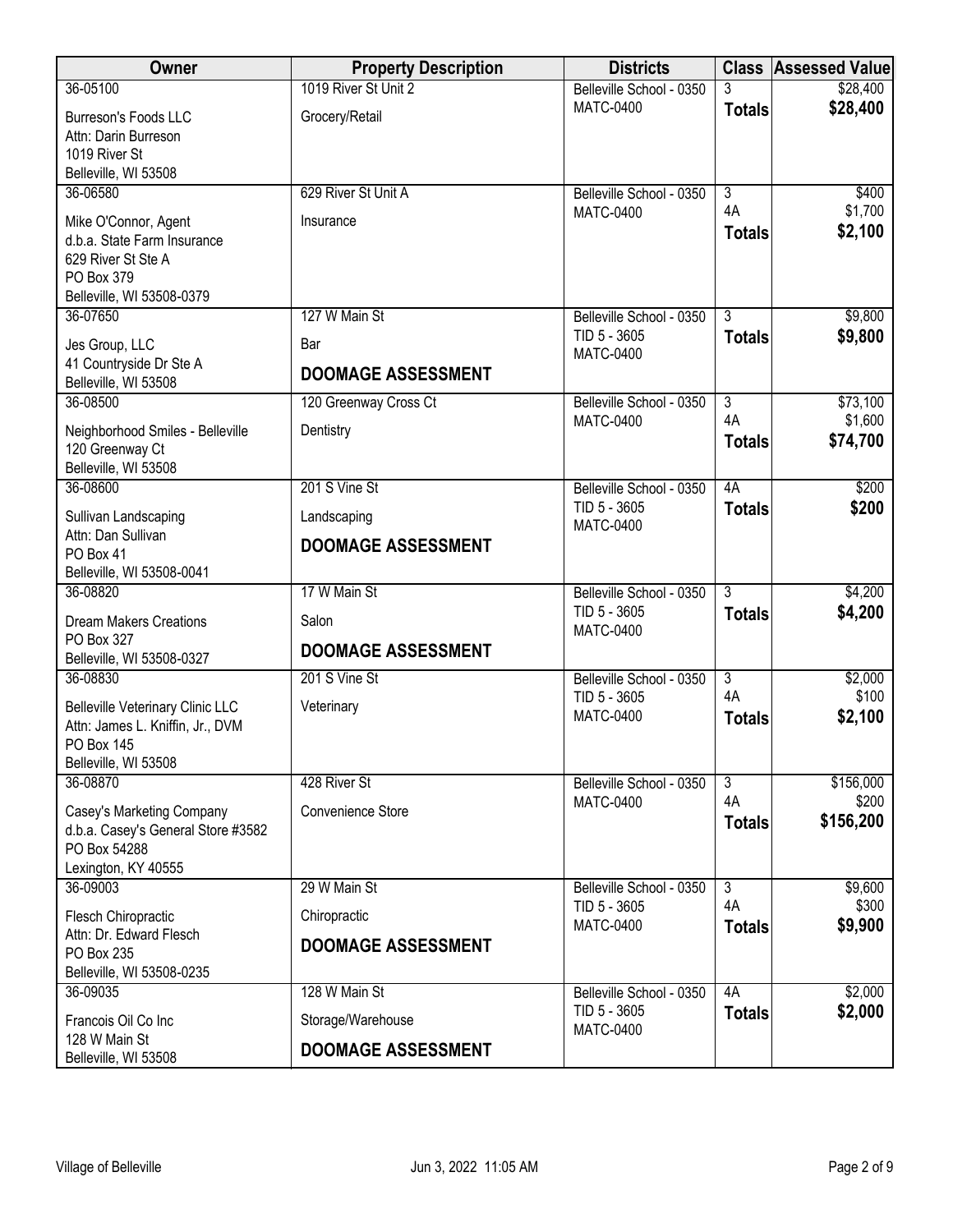| Owner                                                                      | <b>Property Description</b> | <b>Districts</b>                             |                      | <b>Class Assessed Value</b> |
|----------------------------------------------------------------------------|-----------------------------|----------------------------------------------|----------------------|-----------------------------|
| 36-09036                                                                   | 38 River St                 | Belleville School - 0350                     | 3                    | \$12,400                    |
| Sprazzel, LLC                                                              | <b>Bowling</b>              | <b>MATC-0400</b>                             | <b>Totals</b>        | \$12,400                    |
| d.b.a. Schwoegler Sugar River Lanes                                        |                             |                                              |                      |                             |
| <b>PO Box 498</b><br>Belleville, WI 53508-0498                             |                             |                                              |                      |                             |
| 36-09092                                                                   | 170 Countryside Dr          | Belleville School - 0350                     | $\overline{3}$       | \$396,700                   |
| Duluth Holdings Inc                                                        | Retail                      | <b>MATC-0400</b>                             | 4A                   | \$9,100                     |
| d.b.a. Duluth Trading Co                                                   |                             |                                              | <b>Totals</b>        | \$405,800                   |
| PO Box 409                                                                 |                             |                                              |                      |                             |
| Belleville, WI 53508                                                       |                             |                                              |                      |                             |
| 36-09100                                                                   | 12 North Shore Dr           | Belleville School - 0350<br><b>MATC-0400</b> | $\overline{3}$<br>4A | \$19,100<br>\$9,800         |
| Sugar River Bank                                                           | Banking                     |                                              | <b>Totals</b>        | \$28,900                    |
| Attn: Bank Of New Glarus<br><b>PO Box 129</b><br>New Glarus, WI 53574-0129 | <b>DOOMAGE ASSESSMENT</b>   |                                              |                      |                             |
| 36-09101                                                                   | 110 Greenway Cross Ct       | Belleville School - 0350                     | $\overline{3}$       | \$63,200                    |
| State Bank of Cross Plains                                                 | Banking                     | <b>MATC-0400</b>                             | <b>Totals</b>        | \$63,200                    |
| 1205 Main St                                                               |                             |                                              |                      |                             |
| Cross Plains, WI 53528                                                     |                             |                                              |                      |                             |
| 36-09102                                                                   | (scattered)                 | Belleville School - 0350<br><b>MATC-0400</b> | 4A                   | \$8,700                     |
| Waste Management of WI Inc                                                 | <b>Waste Containers</b>     |                                              | <b>Totals</b>        | \$8,700                     |
| Attn: Marvin F Poer & Company<br>PO Box 802206                             |                             |                                              |                      |                             |
| Dallas, TX 75380-2206                                                      |                             |                                              |                      |                             |
| 36-09114                                                                   | 171 Countryside Dr          | Belleville School - 0350                     | $\overline{3}$       | \$300                       |
| Argall Dairy Systems, Inc                                                  | Dairy                       | <b>MATC-0400</b>                             | 4A                   | \$1,600                     |
| 171 Countryside Dr                                                         |                             |                                              | <b>Totals</b>        | \$1,900                     |
| Belleville, WI 53508<br>36-09138                                           |                             |                                              | $\overline{3}$       | \$6,700                     |
|                                                                            | 170 Countryside Dr          | Belleville School - 0350<br><b>MATC-0400</b> | <b>Totals</b>        | \$6,700                     |
| Gordon Flesch Company, Inc/GFC                                             | Leasing                     |                                              |                      |                             |
| Leasing<br>2675 Research Park Dr                                           |                             |                                              |                      |                             |
| Madison, WI 53711                                                          |                             |                                              |                      |                             |
| 36-09142                                                                   | 40 Countryside Dr           | Belleville School - 0350                     |                      |                             |
| D & M / Capital Finishing LLC                                              | Mfg                         | <b>MATC-0400</b>                             | <b>Totals</b>        |                             |
| 40 Countryside Dr                                                          |                             |                                              |                      |                             |
| Belleville, WI 53508<br>36-09150                                           | 1100 Bellwest Blvd          | Belleville School - 0350                     | $\overline{3}$       | \$22,300                    |
|                                                                            |                             | TID 3 - 3603                                 | <b>Totals</b>        | \$22,300                    |
| Belleville Chiropractic & Wellness Cente<br><b>SC</b>                      | Chiropractic                | <b>MATC-0400</b>                             |                      |                             |
| Attn: Brad Freitag, DC                                                     |                             |                                              |                      |                             |
| 1100 Bellwest Blvd                                                         |                             |                                              |                      |                             |
| Belleville, WI 53508-9433                                                  | 1019 River St Unit 3        |                                              | $\overline{3}$       |                             |
| 36-09157                                                                   |                             | Belleville School - 0350<br><b>MATC-0400</b> | 4A                   | \$7,900<br>\$3,600          |
| Wayne Brothers LLC                                                         | Restaurant                  |                                              | <b>Totals</b>        | \$11,500                    |
| d.b.a. Subway<br>302 E Prairie St                                          | <b>DOOMAGE ASSESSMENT</b>   |                                              |                      |                             |
| Boscobel, WI 53805                                                         |                             |                                              |                      |                             |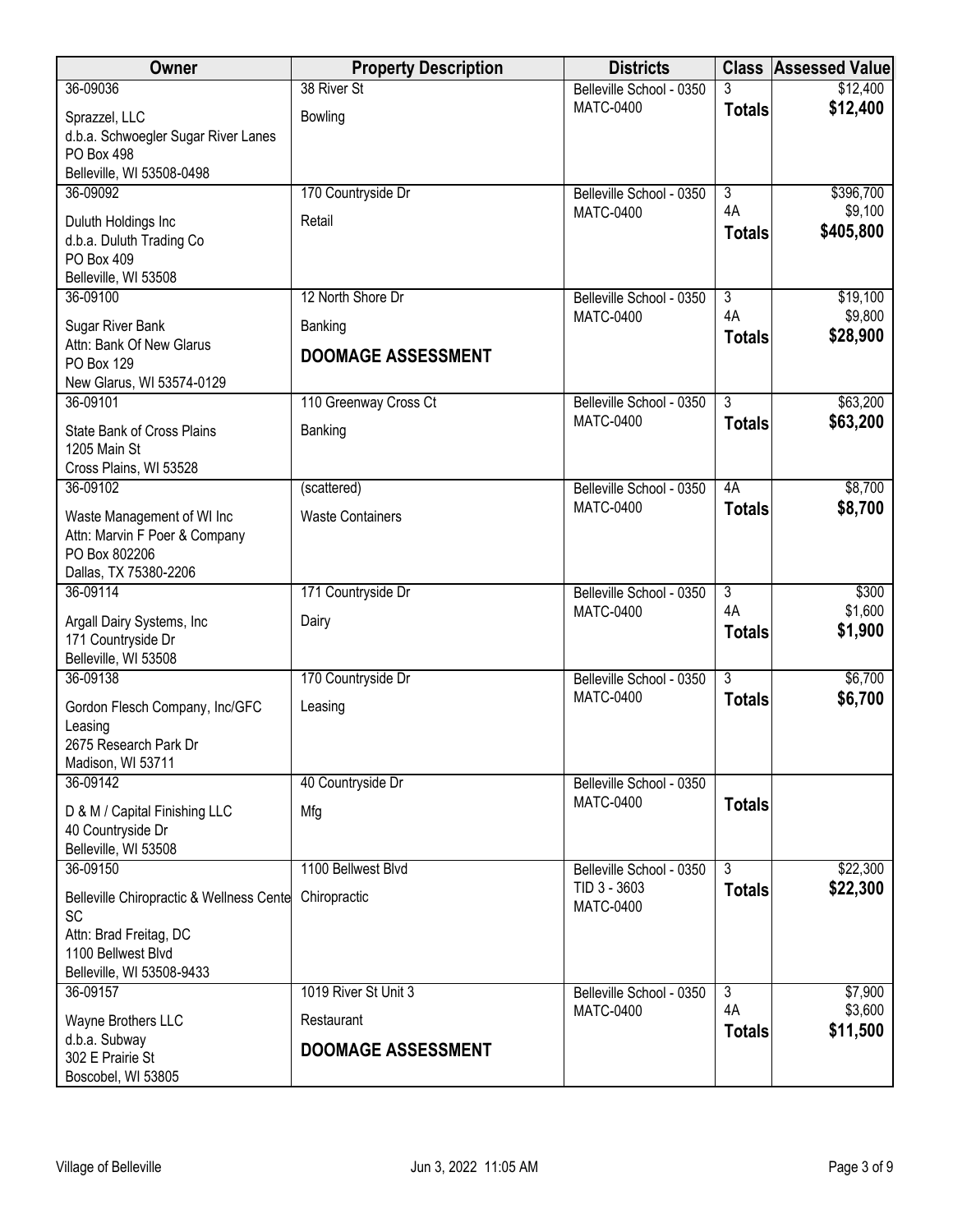| Owner                                       | <b>Property Description</b> | <b>Districts</b>                             |                      | <b>Class Assessed Value</b> |
|---------------------------------------------|-----------------------------|----------------------------------------------|----------------------|-----------------------------|
| 36-09171                                    | 1019 River St Unit 6        | Belleville School - 0350                     | 3                    | \$2,100                     |
| Edward D Jones & Co., L.P.                  | Stockbroker/Dealer          | <b>MATC-0400</b>                             | 4A<br><b>Totals</b>  | \$4,300<br>\$6,400          |
| d.b.a. Branch Tax #28808                    |                             |                                              |                      |                             |
| PO Box 66528<br>St Louis, MO 63166-6528     |                             |                                              |                      |                             |
| 36-09181                                    | 520 Enterprise Ave          | Belleville School - 0350                     |                      |                             |
| Cate Machine & Welding Inc                  | Mfg                         | <b>MATC-0400</b>                             | <b>Totals</b>        |                             |
| 636 Village Dr                              |                             |                                              |                      |                             |
| Belleville, WI 53508                        |                             |                                              |                      |                             |
| 36-09182                                    | 555 Enterprise Ave          | Belleville School - 0350<br><b>MATC-0400</b> |                      |                             |
| SICO America, Inc.                          | Mfg                         |                                              | <b>Totals</b>        |                             |
| 7525 Cahill Rd<br>Edina, MN 55439           |                             |                                              |                      |                             |
| 36-09198                                    | 2 W Main St Unit 104        | Belleville School - 0350                     | $\overline{3}$       | \$32,000                    |
| <b>Express Fitness</b>                      | <b>Fitness</b>              | TID 5 - 3605                                 | <b>Totals</b>        | \$32,000                    |
| Attn: Matthew Juckett                       |                             | <b>MATC-0400</b>                             |                      |                             |
| 2 W Main St #104                            | <b>DOOMAGE ASSESSMENT</b>   |                                              |                      |                             |
| Belleville, WI 53508                        |                             |                                              |                      |                             |
| 36-09201                                    | 104 W Main St               | Belleville School - 0350<br>TID 5 - 3605     | $\overline{3}$<br>4A | \$300<br>\$0                |
| Small Biz Resource LLC                      | Consultants                 | <b>MATC-0400</b>                             | <b>Totals</b>        | \$300                       |
| Attn: Judy Bacha<br>PO Box 135              |                             |                                              |                      |                             |
| Belleville, WI 53508-0135                   |                             |                                              |                      |                             |
| 36-09214                                    | 560 Enterprise Ave Unit B   | Belleville School - 0350                     |                      |                             |
| Eyeball Machine Company, Inc                | Manufacturing               | <b>MATC-0400</b>                             | <b>Totals</b>        |                             |
| 560 Enterprise Ave Ste B                    |                             |                                              |                      |                             |
| Belleville, WI 53508                        |                             |                                              |                      |                             |
| 36-09226                                    | 139 Greenway Cross Ct       | Belleville School - 0350                     | $\overline{3}$       | \$1,100                     |
| Fire - Rescue Supply LLC                    | <b>Fire Equipment Sales</b> | <b>MATC-0400</b>                             | <b>Totals</b>        | \$1,100                     |
| Attn: Thomas Shaughnessy<br>PO Box 497      |                             |                                              |                      |                             |
| Belleville, WI 53508-0497                   |                             |                                              |                      |                             |
| 36-09230                                    | (scattered)                 | Belleville School - 0350                     | $\overline{3}$       | \$4,600                     |
| <b>Pitney Bowes Global Financial Svcs</b>   | Leasing                     | <b>MATC-0400</b>                             | <b>Totals</b>        | \$4,600                     |
| 600 N Westshore Blvd Ste 810                |                             |                                              |                      |                             |
| Tampa, FL 33609                             |                             |                                              |                      |                             |
| 36-09236                                    | (scattered)                 | Belleville School - 0350<br><b>MATC-0400</b> | 4A<br><b>Totals</b>  | \$1,300<br>\$1,300          |
| DISH Network L.L.C.                         | Satellite TV                |                                              |                      |                             |
| PO Box 6623<br>Englewood, CO 80155          |                             |                                              |                      |                             |
| 36-09238                                    | 629 River St Unit C         | Belleville School - 0350                     | $\overline{3}$       | \$3,400                     |
| Foundations Counseling Center, Inc.         | <b>Counseling Services</b>  | <b>MATC-0400</b>                             | 4A                   | \$700                       |
| 629 River St Ste C                          |                             |                                              | <b>Totals</b>        | \$4,100                     |
| Belleville, WI 53508                        |                             |                                              |                      |                             |
| 36-09239                                    | 115 Albert Cir              | Belleville School - 0350                     | $\overline{3}$       | \$2,100                     |
| Hicks Co.                                   | <b>Real Estate</b>          | <b>MATC-0400</b>                             | 4A<br><b>Totals</b>  | \$2,100<br>\$4,200          |
| Attn: Greg Hicks                            | <b>DOOMAGE ASSESSMENT</b>   |                                              |                      |                             |
| 115 Albert Cir<br>Belleville, WI 53508-9157 |                             |                                              |                      |                             |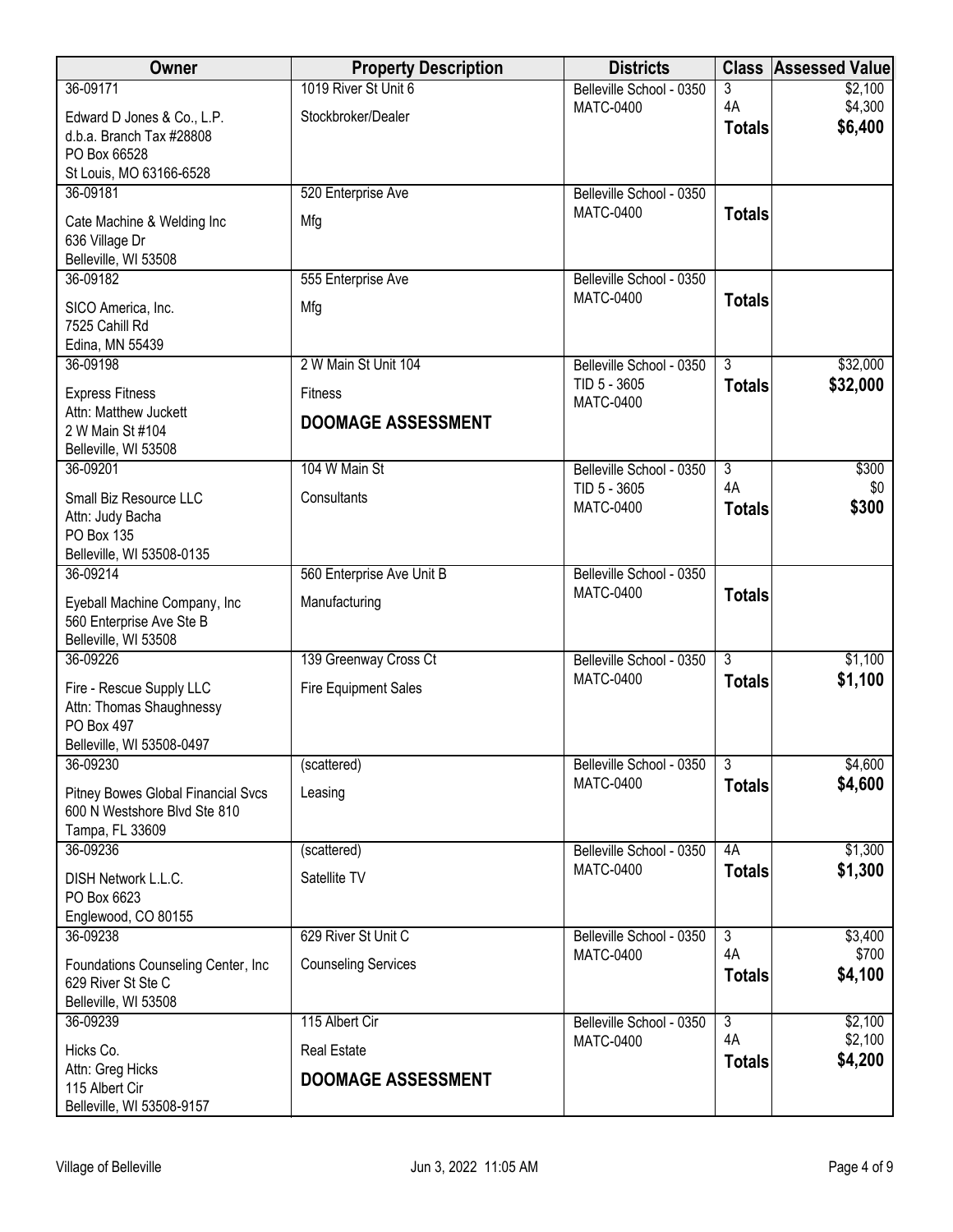| Owner                                 | <b>Property Description</b> | <b>Districts</b>                 |                     | <b>Class Assessed Value</b> |
|---------------------------------------|-----------------------------|----------------------------------|---------------------|-----------------------------|
| 36-09240                              | 7 W Main St                 | Belleville School - 0350         | 3                   | \$6,200                     |
| Belle Bleu, Inc                       | Bar/Restaurant              | TID 5 - 3605<br><b>MATC-0400</b> | 4A                  | \$1,300                     |
| d.b.a. Belleville Ale House           |                             |                                  | <b>Totals</b>       | \$7,500                     |
| Attn: Pat Boersma                     |                             |                                  |                     |                             |
| 2810 Brandon Rd<br>Madison, WI 53719  |                             |                                  |                     |                             |
| 36-09244                              | (scattered)                 | Belleville School - 0350         | $\overline{3}$      | \$1,700                     |
|                                       |                             | <b>MATC-0400</b>                 | <b>Totals</b>       | \$1,700                     |
| DirecTV LLC                           | Satellite TV                |                                  |                     |                             |
| Attn: Kroll, LLC<br>PO Box 2789       |                             |                                  |                     |                             |
| Addison, TX 75001                     |                             |                                  |                     |                             |
| 36-09255                              | 2 W Main St Unit 106        | Belleville School - 0350         | $\overline{3}$      | \$100                       |
| <b>GL Rehabilitation Services</b>     | Rehabilitation              | TID 5 - 3605                     | 4A                  | \$1,000                     |
| 2620 Waunona Way                      |                             | <b>MATC-0400</b>                 | <b>Totals</b>       | \$1,100                     |
| Madison, WI 53713                     |                             |                                  |                     |                             |
| 36-09257                              | 245 Remy Rd                 | Belleville School - 0350         | $\overline{3}$      | \$1,400                     |
| Chalet Ski & Patio                    | Retail                      | <b>MATC-0400</b>                 | <b>Totals</b>       | \$1,400                     |
| Attn: Tony Milonig                    |                             |                                  |                     |                             |
| 5252 Verona Rd                        |                             |                                  |                     |                             |
| Madison, WI 53711<br>36-09258         | 320 Colt Dr                 | Belleville School - 0350         | $\overline{3}$      | \$5,000                     |
|                                       |                             | TID 3 - 3603                     | <b>Totals</b>       | \$5,000                     |
| Counterspace, LLC                     | Contractor                  | <b>MATC-0400</b>                 |                     |                             |
| Attn: Mike Chetwood<br>320 Colt Dr    | <b>DOOMAGE ASSESSMENT</b>   |                                  |                     |                             |
| Belleville, WI 53508                  |                             |                                  |                     |                             |
| 36-09261                              | 129 Greenway Cross Ct       | Belleville School - 0350         | $\overline{3}$      | \$22,000                    |
| A&K Sykes Preschools, LLC             | Childcare                   | <b>MATC-0400</b>                 | 4A                  | \$400                       |
| W378 S3589 Lake Dr                    |                             |                                  | <b>Totals</b>       | \$22,400                    |
| Dousman, WI 53118                     |                             |                                  |                     |                             |
| 36-09264                              | 629 River St Unit A         | Belleville School - 0350         | $\overline{3}$      | \$600                       |
| State Farm Mutual Automole Insurance  | Insurance Corporate         | <b>MATC-0400</b>                 | <b>Totals</b>       | \$600                       |
| Co.                                   |                             |                                  |                     |                             |
| Attn: Tax & Compliance - Property Tax |                             |                                  |                     |                             |
| PO Box 2155<br>Bloomington, IL 61702  |                             |                                  |                     |                             |
| 36-09268                              | 27 W Main St Unit B         | Belleville School - 0350         | 3                   | \$16,100                    |
|                                       |                             | TID 5 - 3605                     | 4A                  | \$100                       |
| Monona Bank<br>5515 Monona Dr         | Banking                     | <b>MATC-0400</b>                 | <b>Totals</b>       | \$16,200                    |
| Monona, WI 53716                      |                             |                                  |                     |                             |
| 36-09274                              | 222 County Rd PB            | Belleville School - 0350         | $\overline{3}$      | \$100                       |
| Quadient, Inc.                        | Leasing                     | <b>MATC-0400</b>                 | <b>Totals</b>       | \$100                       |
| Attn: Tax Dept                        |                             |                                  |                     |                             |
| 478 Wheelers Farms Rd                 |                             |                                  |                     |                             |
| Milford, CT 06461                     |                             |                                  |                     |                             |
| 36-09277                              | 350 Enterprise Ave          | Belleville School - 0350         | $\overline{3}$      | \$7,900                     |
| Charlie's Bark Park LLC               | <b>Board Dogs</b>           | <b>MATC-0400</b>                 | 4A<br><b>Totals</b> | \$2,800<br>\$10,700         |
| Attn: Chad Fahey                      |                             |                                  |                     |                             |
| 350 Enterprise Ave                    |                             |                                  |                     |                             |
| Belleville, WI 53508                  |                             |                                  |                     |                             |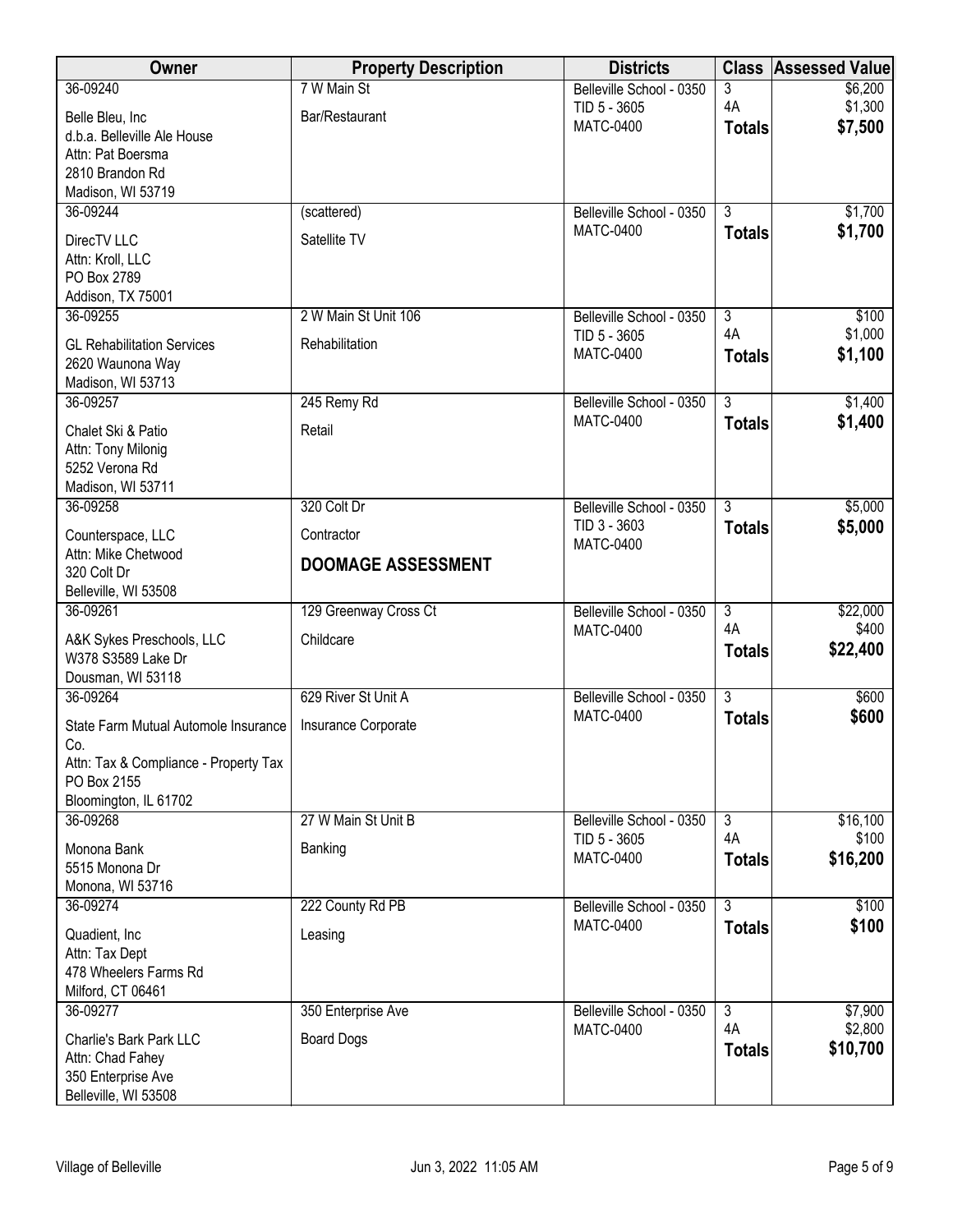| Owner                                                                                                      | <b>Property Description</b>          | <b>Districts</b>                             | <b>Class</b>              | <b>Assessed Value</b> |
|------------------------------------------------------------------------------------------------------------|--------------------------------------|----------------------------------------------|---------------------------|-----------------------|
| 36-09288                                                                                                   | 580 Enterprise Ave Unit A & B        | Belleville School - 0350                     | 4A                        | \$100                 |
| <b>Quality Custom Cabinets</b><br>PO Box 109<br>Belleville, WI 53508                                       | <b>Custom Cabinets</b>               | <b>MATC-0400</b>                             | <b>Totals</b>             | \$100                 |
| 36-09290                                                                                                   | 560 Enterprise Ave Unit 3            | Belleville School - 0350                     | $\overline{3}$            | \$13,000              |
| Soil Net LLC<br>1700 Waunona Way<br>Madison, WI 53713                                                      | Polymers/Erosion Control             | <b>MATC-0400</b>                             | 4A<br><b>Totals</b>       | \$400<br>\$13,400     |
| 36-09292                                                                                                   | 3 E Main St                          | Belleville School - 0350                     | $\overline{\overline{3}}$ | \$7,100               |
| Dam Bar!<br>Attn: Tracy Funseth/Peter Scott<br>Ringgenberg Agent<br>359 Village Dr<br>Belleville, WI 53508 | Bar<br><b>DOOMAGE ASSESSMENT</b>     | TID 5 - 3605<br><b>MATC-0400</b>             | <b>Totals</b>             | \$7,100               |
| 36-09299                                                                                                   | 2 Heritage Ln                        | Belleville School - 0350                     | $\overline{3}$            | \$1,200               |
| Home Town Assisted Living<br>2 Heritage Ln<br>Belleville, WI 53508                                         | <b>CBRF</b>                          | <b>MATC-0400</b>                             | <b>Totals</b>             | \$1,200               |
| 36-09304                                                                                                   | 222 County Rd PB                     | Belleville School - 0350                     | $\overline{3}$            | \$400                 |
| Quadient Leasing USA Inc<br>478 Wheelers Farms Rd<br>Milford, CT 06461                                     | Leasing                              | <b>MATC-0400</b>                             | <b>Totals</b>             | \$400                 |
| 36-09305                                                                                                   | 1121 Bellwest Blvd                   | Belleville School - 0350                     | $\overline{3}$            | \$7,800               |
| <b>UW Medical Foundation</b><br>PO Box 620993<br>Middleton, WI 53562                                       | <b>Medical Clinic</b>                | TID 3 - 3603<br><b>MATC-0400</b>             | 4A<br><b>Totals</b>       | \$2,400<br>\$10,200   |
| 36-09308                                                                                                   | 1107 River St                        | Belleville School - 0350                     | $\overline{3}$            | \$176,700             |
| Duluth Holdings Inc<br>d.b.a. Duluth Trading Co<br>PO Box 409<br>Belleville, WI 53508                      | Retail                               | <b>MATC-0400</b>                             | 4A<br><b>Totals</b>       | \$400<br>\$177,100    |
| 36-09310                                                                                                   | 314 E Church St                      | Belleville School - 0350                     | $\overline{3}$            | \$200                 |
| A440 - William R Monroe Piano Svcs Ind<br>314 E Church St<br>Belleville, WI 53508                          | Piano Repair                         | <b>MATC-0400</b>                             | <b>Totals</b>             | \$200                 |
| 36-09311                                                                                                   | 510 River St                         | Belleville School - 0350                     | $\overline{3}$            | \$500                 |
| <b>Reeb Electric</b>                                                                                       | Electric                             | <b>MATC-0400</b>                             | <b>Totals</b>             | \$500                 |
| Attn: Ivan Reeb<br>N8754 Freidig Rd<br>Brooklyn, WI 53521-9724                                             | <b>DOOMAGE ASSESSMENT</b>            |                                              |                           |                       |
| 36-09313                                                                                                   | (scattered)                          | Belleville School - 0350                     | 3                         | \$1,400               |
| <b>ADT LLC</b><br>Attn: Prop Tax Dept<br>PO Box 54767<br>Lexington, KY 40555                               | <b>Security Services</b>             | <b>MATC-0400</b>                             | <b>Totals</b>             | \$1,400               |
| 36-09317<br>Pellitteri Waste Systems Inc<br>PO Box 259426<br>Madison, WI 53725                             | (scattered)<br><b>Waste Services</b> | Belleville School - 0350<br><b>MATC-0400</b> | 4A<br><b>Totals</b>       | \$22,600<br>\$22,600  |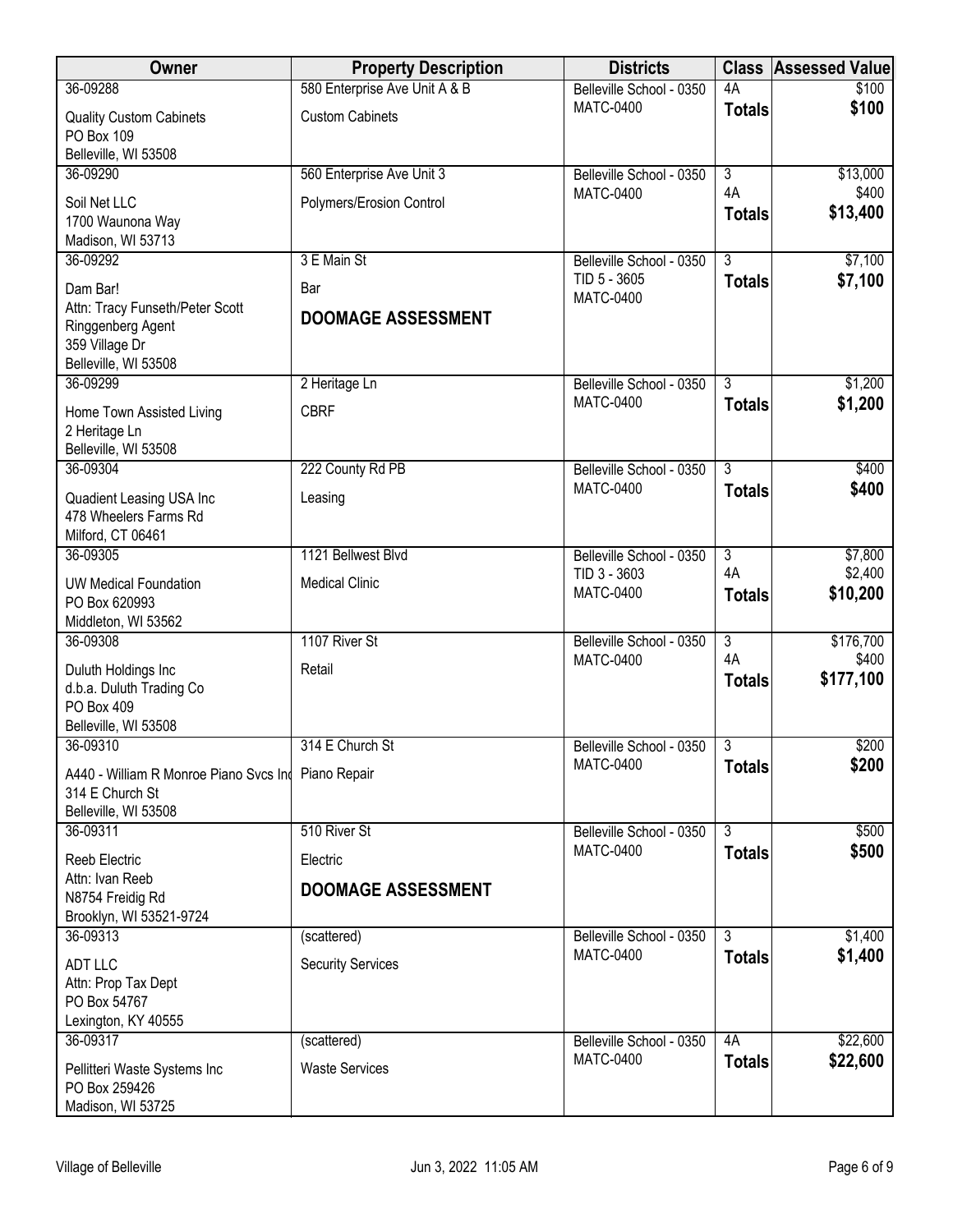| 3<br>36-09326<br>\$5,900<br><b>MATC-0400</b><br><b>Totals</b><br>Marlin Leasing<br>Leasing<br>PO Box 31308<br>Charlotte, NC 28237<br>9 W Main St<br>$\overline{3}$<br>\$1,900<br>36-09329<br>Belleville School - 0350<br>4A<br>\$400<br>TID 5 - 3605<br>Whitney's Academy of Dance<br>Dance Academy<br><b>MATC-0400</b><br><b>Totals</b><br>Attn: Whitney Anderson<br>PO Box 26<br>Belleville, WI 53508-0026<br>1 W Main St<br>$\overline{3}$<br>36-09331<br>Belleville School - 0350<br>4A<br>\$600<br>TID 5 - 3605<br><b>Belleville Rx Real Estate LLC</b><br>Pharmacy<br><b>MATC-0400</b><br>\$1,800<br><b>Totals</b><br>333 Lowville Rd<br>Rio, WI 53960<br>1019 River St<br>$\overline{3}$<br>36-09336<br>Belleville School - 0350<br>\$0<br>\$2,300<br>4A<br><b>MATC-0400</b><br>Salon<br>Kate's Hair Studio<br>\$2,300<br><b>Totals</b><br>Attn: Katie Fox<br>125 N Park St<br>Belleville, WI 53508<br>30 W Main St<br>$\overline{3}$<br>36-09337<br>Belleville School - 0350<br>\$100<br>TID 5 - 3605<br><b>Totals</b><br>Farmer Bros Co.<br>Wholesale<br><b>MATC-0400</b><br>1912 Farmer Brothers Dr<br>Northlake, TX 76262<br>15 River St<br>$\overline{3}$<br>\$200<br>36-09341<br>Belleville School - 0350<br>TID 5 - 3605<br>\$200<br><b>Totals</b><br>Southwest Seeds LLC<br>Retail<br><b>MATC-0400</b><br>PO Box 319<br><b>DOOMAGE ASSESSMENT</b><br>Belleville, WI 53508<br>$\overline{3}$<br>222 County Rd PB<br>36-09344<br>Belleville School - 0350<br><b>MATC-0400</b><br><b>Totals</b><br>Sales & Service<br>Francois Sales & Service Inc<br>d.b.a. Francois Ford<br><b>DOOMAGE ASSESSMENT</b><br>128 W Main St<br>Belleville, WI 53508<br>\$400<br>36-09350<br>102 W Main St<br>$\overline{3}$<br>Belleville School - 0350<br>4A<br>\$400<br>TID 5 - 3605<br>Sales & Distribution<br>Monet Foods, LLC<br><b>MATC-0400</b><br><b>Totals</b><br>PO Box 225<br><b>DOOMAGE ASSESSMENT</b><br>Belleville, WI 53508<br>602 W Church St<br>4A<br>36-09351<br>Belleville School - 0350<br><b>MATC-0400</b><br><b>Totals</b> | Owner                 | <b>Property Description</b> | <b>Districts</b>         | <b>Class Assessed Value</b> |
|-------------------------------------------------------------------------------------------------------------------------------------------------------------------------------------------------------------------------------------------------------------------------------------------------------------------------------------------------------------------------------------------------------------------------------------------------------------------------------------------------------------------------------------------------------------------------------------------------------------------------------------------------------------------------------------------------------------------------------------------------------------------------------------------------------------------------------------------------------------------------------------------------------------------------------------------------------------------------------------------------------------------------------------------------------------------------------------------------------------------------------------------------------------------------------------------------------------------------------------------------------------------------------------------------------------------------------------------------------------------------------------------------------------------------------------------------------------------------------------------------------------------------------------------------------------------------------------------------------------------------------------------------------------------------------------------------------------------------------------------------------------------------------------------------------------------------------------------------------------------------------------------------------------------------------------------------------------------------------------------------------------------------------------------|-----------------------|-----------------------------|--------------------------|-----------------------------|
|                                                                                                                                                                                                                                                                                                                                                                                                                                                                                                                                                                                                                                                                                                                                                                                                                                                                                                                                                                                                                                                                                                                                                                                                                                                                                                                                                                                                                                                                                                                                                                                                                                                                                                                                                                                                                                                                                                                                                                                                                                           |                       | 12 North Shore Dr           | Belleville School - 0350 | \$5,900                     |
|                                                                                                                                                                                                                                                                                                                                                                                                                                                                                                                                                                                                                                                                                                                                                                                                                                                                                                                                                                                                                                                                                                                                                                                                                                                                                                                                                                                                                                                                                                                                                                                                                                                                                                                                                                                                                                                                                                                                                                                                                                           |                       |                             |                          |                             |
|                                                                                                                                                                                                                                                                                                                                                                                                                                                                                                                                                                                                                                                                                                                                                                                                                                                                                                                                                                                                                                                                                                                                                                                                                                                                                                                                                                                                                                                                                                                                                                                                                                                                                                                                                                                                                                                                                                                                                                                                                                           |                       |                             |                          |                             |
|                                                                                                                                                                                                                                                                                                                                                                                                                                                                                                                                                                                                                                                                                                                                                                                                                                                                                                                                                                                                                                                                                                                                                                                                                                                                                                                                                                                                                                                                                                                                                                                                                                                                                                                                                                                                                                                                                                                                                                                                                                           |                       |                             |                          |                             |
|                                                                                                                                                                                                                                                                                                                                                                                                                                                                                                                                                                                                                                                                                                                                                                                                                                                                                                                                                                                                                                                                                                                                                                                                                                                                                                                                                                                                                                                                                                                                                                                                                                                                                                                                                                                                                                                                                                                                                                                                                                           |                       |                             |                          |                             |
|                                                                                                                                                                                                                                                                                                                                                                                                                                                                                                                                                                                                                                                                                                                                                                                                                                                                                                                                                                                                                                                                                                                                                                                                                                                                                                                                                                                                                                                                                                                                                                                                                                                                                                                                                                                                                                                                                                                                                                                                                                           |                       |                             |                          | \$2,300                     |
|                                                                                                                                                                                                                                                                                                                                                                                                                                                                                                                                                                                                                                                                                                                                                                                                                                                                                                                                                                                                                                                                                                                                                                                                                                                                                                                                                                                                                                                                                                                                                                                                                                                                                                                                                                                                                                                                                                                                                                                                                                           |                       |                             |                          |                             |
|                                                                                                                                                                                                                                                                                                                                                                                                                                                                                                                                                                                                                                                                                                                                                                                                                                                                                                                                                                                                                                                                                                                                                                                                                                                                                                                                                                                                                                                                                                                                                                                                                                                                                                                                                                                                                                                                                                                                                                                                                                           |                       |                             |                          |                             |
|                                                                                                                                                                                                                                                                                                                                                                                                                                                                                                                                                                                                                                                                                                                                                                                                                                                                                                                                                                                                                                                                                                                                                                                                                                                                                                                                                                                                                                                                                                                                                                                                                                                                                                                                                                                                                                                                                                                                                                                                                                           |                       |                             |                          | \$1,200                     |
|                                                                                                                                                                                                                                                                                                                                                                                                                                                                                                                                                                                                                                                                                                                                                                                                                                                                                                                                                                                                                                                                                                                                                                                                                                                                                                                                                                                                                                                                                                                                                                                                                                                                                                                                                                                                                                                                                                                                                                                                                                           |                       |                             |                          |                             |
|                                                                                                                                                                                                                                                                                                                                                                                                                                                                                                                                                                                                                                                                                                                                                                                                                                                                                                                                                                                                                                                                                                                                                                                                                                                                                                                                                                                                                                                                                                                                                                                                                                                                                                                                                                                                                                                                                                                                                                                                                                           |                       |                             |                          |                             |
|                                                                                                                                                                                                                                                                                                                                                                                                                                                                                                                                                                                                                                                                                                                                                                                                                                                                                                                                                                                                                                                                                                                                                                                                                                                                                                                                                                                                                                                                                                                                                                                                                                                                                                                                                                                                                                                                                                                                                                                                                                           |                       |                             |                          |                             |
|                                                                                                                                                                                                                                                                                                                                                                                                                                                                                                                                                                                                                                                                                                                                                                                                                                                                                                                                                                                                                                                                                                                                                                                                                                                                                                                                                                                                                                                                                                                                                                                                                                                                                                                                                                                                                                                                                                                                                                                                                                           |                       |                             |                          |                             |
|                                                                                                                                                                                                                                                                                                                                                                                                                                                                                                                                                                                                                                                                                                                                                                                                                                                                                                                                                                                                                                                                                                                                                                                                                                                                                                                                                                                                                                                                                                                                                                                                                                                                                                                                                                                                                                                                                                                                                                                                                                           |                       |                             |                          |                             |
|                                                                                                                                                                                                                                                                                                                                                                                                                                                                                                                                                                                                                                                                                                                                                                                                                                                                                                                                                                                                                                                                                                                                                                                                                                                                                                                                                                                                                                                                                                                                                                                                                                                                                                                                                                                                                                                                                                                                                                                                                                           |                       |                             |                          |                             |
|                                                                                                                                                                                                                                                                                                                                                                                                                                                                                                                                                                                                                                                                                                                                                                                                                                                                                                                                                                                                                                                                                                                                                                                                                                                                                                                                                                                                                                                                                                                                                                                                                                                                                                                                                                                                                                                                                                                                                                                                                                           |                       |                             |                          |                             |
|                                                                                                                                                                                                                                                                                                                                                                                                                                                                                                                                                                                                                                                                                                                                                                                                                                                                                                                                                                                                                                                                                                                                                                                                                                                                                                                                                                                                                                                                                                                                                                                                                                                                                                                                                                                                                                                                                                                                                                                                                                           |                       |                             |                          | \$100                       |
|                                                                                                                                                                                                                                                                                                                                                                                                                                                                                                                                                                                                                                                                                                                                                                                                                                                                                                                                                                                                                                                                                                                                                                                                                                                                                                                                                                                                                                                                                                                                                                                                                                                                                                                                                                                                                                                                                                                                                                                                                                           |                       |                             |                          |                             |
|                                                                                                                                                                                                                                                                                                                                                                                                                                                                                                                                                                                                                                                                                                                                                                                                                                                                                                                                                                                                                                                                                                                                                                                                                                                                                                                                                                                                                                                                                                                                                                                                                                                                                                                                                                                                                                                                                                                                                                                                                                           |                       |                             |                          |                             |
|                                                                                                                                                                                                                                                                                                                                                                                                                                                                                                                                                                                                                                                                                                                                                                                                                                                                                                                                                                                                                                                                                                                                                                                                                                                                                                                                                                                                                                                                                                                                                                                                                                                                                                                                                                                                                                                                                                                                                                                                                                           |                       |                             |                          |                             |
|                                                                                                                                                                                                                                                                                                                                                                                                                                                                                                                                                                                                                                                                                                                                                                                                                                                                                                                                                                                                                                                                                                                                                                                                                                                                                                                                                                                                                                                                                                                                                                                                                                                                                                                                                                                                                                                                                                                                                                                                                                           |                       |                             |                          |                             |
|                                                                                                                                                                                                                                                                                                                                                                                                                                                                                                                                                                                                                                                                                                                                                                                                                                                                                                                                                                                                                                                                                                                                                                                                                                                                                                                                                                                                                                                                                                                                                                                                                                                                                                                                                                                                                                                                                                                                                                                                                                           |                       |                             |                          |                             |
|                                                                                                                                                                                                                                                                                                                                                                                                                                                                                                                                                                                                                                                                                                                                                                                                                                                                                                                                                                                                                                                                                                                                                                                                                                                                                                                                                                                                                                                                                                                                                                                                                                                                                                                                                                                                                                                                                                                                                                                                                                           |                       |                             |                          |                             |
|                                                                                                                                                                                                                                                                                                                                                                                                                                                                                                                                                                                                                                                                                                                                                                                                                                                                                                                                                                                                                                                                                                                                                                                                                                                                                                                                                                                                                                                                                                                                                                                                                                                                                                                                                                                                                                                                                                                                                                                                                                           |                       |                             |                          | \$195,000                   |
|                                                                                                                                                                                                                                                                                                                                                                                                                                                                                                                                                                                                                                                                                                                                                                                                                                                                                                                                                                                                                                                                                                                                                                                                                                                                                                                                                                                                                                                                                                                                                                                                                                                                                                                                                                                                                                                                                                                                                                                                                                           |                       |                             |                          | \$195,000                   |
|                                                                                                                                                                                                                                                                                                                                                                                                                                                                                                                                                                                                                                                                                                                                                                                                                                                                                                                                                                                                                                                                                                                                                                                                                                                                                                                                                                                                                                                                                                                                                                                                                                                                                                                                                                                                                                                                                                                                                                                                                                           |                       |                             |                          |                             |
|                                                                                                                                                                                                                                                                                                                                                                                                                                                                                                                                                                                                                                                                                                                                                                                                                                                                                                                                                                                                                                                                                                                                                                                                                                                                                                                                                                                                                                                                                                                                                                                                                                                                                                                                                                                                                                                                                                                                                                                                                                           |                       |                             |                          |                             |
|                                                                                                                                                                                                                                                                                                                                                                                                                                                                                                                                                                                                                                                                                                                                                                                                                                                                                                                                                                                                                                                                                                                                                                                                                                                                                                                                                                                                                                                                                                                                                                                                                                                                                                                                                                                                                                                                                                                                                                                                                                           |                       |                             |                          |                             |
|                                                                                                                                                                                                                                                                                                                                                                                                                                                                                                                                                                                                                                                                                                                                                                                                                                                                                                                                                                                                                                                                                                                                                                                                                                                                                                                                                                                                                                                                                                                                                                                                                                                                                                                                                                                                                                                                                                                                                                                                                                           |                       |                             |                          |                             |
|                                                                                                                                                                                                                                                                                                                                                                                                                                                                                                                                                                                                                                                                                                                                                                                                                                                                                                                                                                                                                                                                                                                                                                                                                                                                                                                                                                                                                                                                                                                                                                                                                                                                                                                                                                                                                                                                                                                                                                                                                                           |                       |                             |                          | \$800                       |
|                                                                                                                                                                                                                                                                                                                                                                                                                                                                                                                                                                                                                                                                                                                                                                                                                                                                                                                                                                                                                                                                                                                                                                                                                                                                                                                                                                                                                                                                                                                                                                                                                                                                                                                                                                                                                                                                                                                                                                                                                                           |                       |                             |                          |                             |
|                                                                                                                                                                                                                                                                                                                                                                                                                                                                                                                                                                                                                                                                                                                                                                                                                                                                                                                                                                                                                                                                                                                                                                                                                                                                                                                                                                                                                                                                                                                                                                                                                                                                                                                                                                                                                                                                                                                                                                                                                                           |                       |                             |                          | \$34,100                    |
|                                                                                                                                                                                                                                                                                                                                                                                                                                                                                                                                                                                                                                                                                                                                                                                                                                                                                                                                                                                                                                                                                                                                                                                                                                                                                                                                                                                                                                                                                                                                                                                                                                                                                                                                                                                                                                                                                                                                                                                                                                           | SBA Tower IX LLC - WI | Tower                       |                          | \$34,100                    |
| Attn: Tax Dept                                                                                                                                                                                                                                                                                                                                                                                                                                                                                                                                                                                                                                                                                                                                                                                                                                                                                                                                                                                                                                                                                                                                                                                                                                                                                                                                                                                                                                                                                                                                                                                                                                                                                                                                                                                                                                                                                                                                                                                                                            |                       |                             |                          |                             |
| 8051 Congress Ave                                                                                                                                                                                                                                                                                                                                                                                                                                                                                                                                                                                                                                                                                                                                                                                                                                                                                                                                                                                                                                                                                                                                                                                                                                                                                                                                                                                                                                                                                                                                                                                                                                                                                                                                                                                                                                                                                                                                                                                                                         |                       |                             |                          |                             |
| Boca Raton, FL 33487<br>103 W Main St<br>36-09352<br>3<br>Belleville School - 0350                                                                                                                                                                                                                                                                                                                                                                                                                                                                                                                                                                                                                                                                                                                                                                                                                                                                                                                                                                                                                                                                                                                                                                                                                                                                                                                                                                                                                                                                                                                                                                                                                                                                                                                                                                                                                                                                                                                                                        |                       |                             |                          | \$5,700                     |
| TID 5 - 3605<br><b>Totals</b>                                                                                                                                                                                                                                                                                                                                                                                                                                                                                                                                                                                                                                                                                                                                                                                                                                                                                                                                                                                                                                                                                                                                                                                                                                                                                                                                                                                                                                                                                                                                                                                                                                                                                                                                                                                                                                                                                                                                                                                                             |                       |                             |                          | \$5,700                     |
| Coffee Shop<br>Debra J Buol, LLC<br><b>MATC-0400</b><br>d.b.a. Lingonberry Llama                                                                                                                                                                                                                                                                                                                                                                                                                                                                                                                                                                                                                                                                                                                                                                                                                                                                                                                                                                                                                                                                                                                                                                                                                                                                                                                                                                                                                                                                                                                                                                                                                                                                                                                                                                                                                                                                                                                                                          |                       |                             |                          |                             |
| Attn: Debra J Buol                                                                                                                                                                                                                                                                                                                                                                                                                                                                                                                                                                                                                                                                                                                                                                                                                                                                                                                                                                                                                                                                                                                                                                                                                                                                                                                                                                                                                                                                                                                                                                                                                                                                                                                                                                                                                                                                                                                                                                                                                        |                       |                             |                          |                             |
| 325 Vorndran Unit 1                                                                                                                                                                                                                                                                                                                                                                                                                                                                                                                                                                                                                                                                                                                                                                                                                                                                                                                                                                                                                                                                                                                                                                                                                                                                                                                                                                                                                                                                                                                                                                                                                                                                                                                                                                                                                                                                                                                                                                                                                       |                       |                             |                          |                             |
| Belleville, WI 53508-9052                                                                                                                                                                                                                                                                                                                                                                                                                                                                                                                                                                                                                                                                                                                                                                                                                                                                                                                                                                                                                                                                                                                                                                                                                                                                                                                                                                                                                                                                                                                                                                                                                                                                                                                                                                                                                                                                                                                                                                                                                 |                       |                             |                          |                             |
| 36-09356<br>1000 James Ave<br>Belleville School - 0350<br>TID 3 - 3603<br><b>Totals</b>                                                                                                                                                                                                                                                                                                                                                                                                                                                                                                                                                                                                                                                                                                                                                                                                                                                                                                                                                                                                                                                                                                                                                                                                                                                                                                                                                                                                                                                                                                                                                                                                                                                                                                                                                                                                                                                                                                                                                   |                       |                             |                          |                             |
| Urso Urso Inc<br>Mfg<br><b>MATC-0400</b>                                                                                                                                                                                                                                                                                                                                                                                                                                                                                                                                                                                                                                                                                                                                                                                                                                                                                                                                                                                                                                                                                                                                                                                                                                                                                                                                                                                                                                                                                                                                                                                                                                                                                                                                                                                                                                                                                                                                                                                                  |                       |                             |                          |                             |
| 1000 James Ave<br>Belleville, WI 53508                                                                                                                                                                                                                                                                                                                                                                                                                                                                                                                                                                                                                                                                                                                                                                                                                                                                                                                                                                                                                                                                                                                                                                                                                                                                                                                                                                                                                                                                                                                                                                                                                                                                                                                                                                                                                                                                                                                                                                                                    |                       |                             |                          |                             |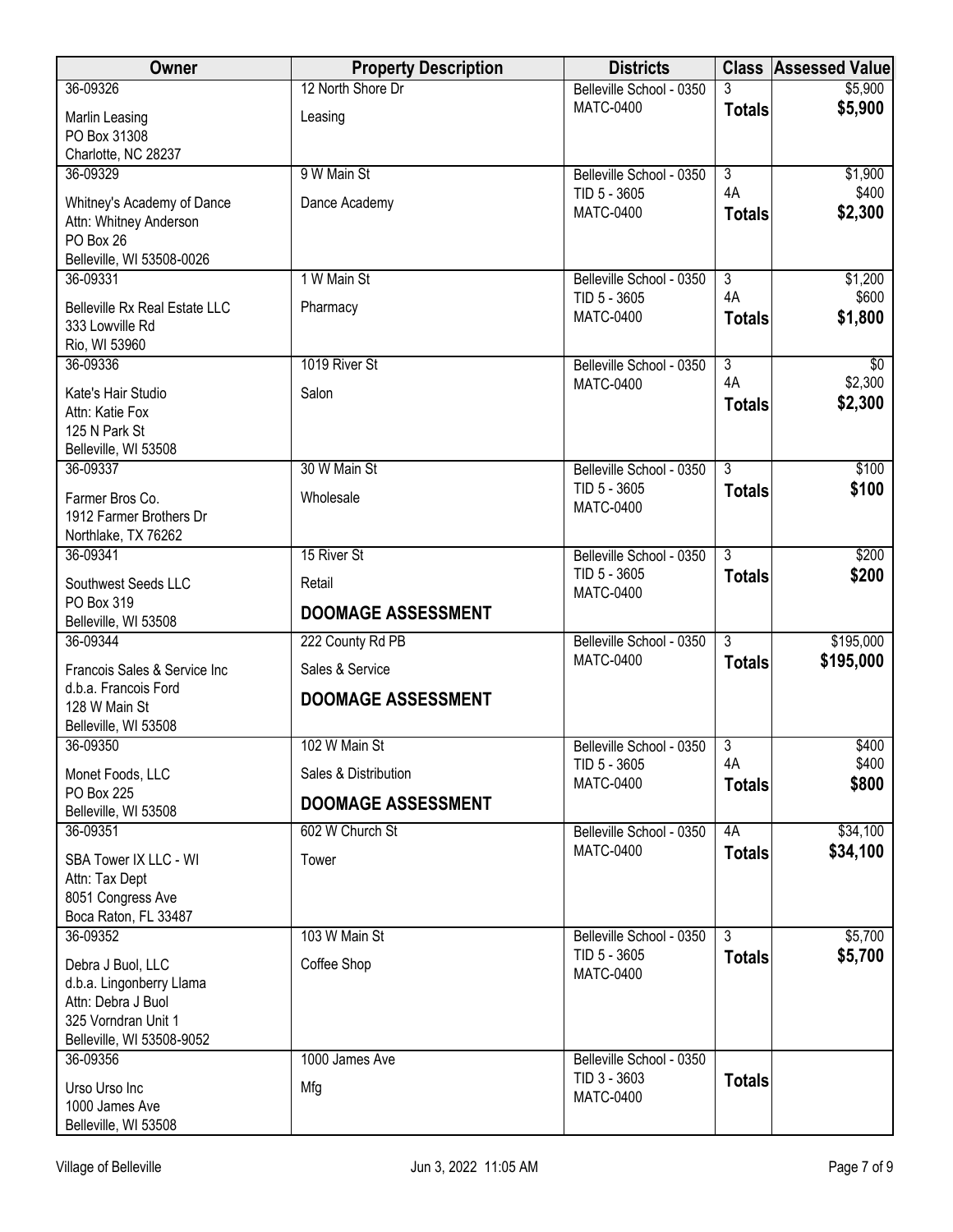| Owner                                                                                                                          | <b>Property Description</b>                     | <b>Districts</b>                                             |                     | <b>Class Assessed Value</b> |
|--------------------------------------------------------------------------------------------------------------------------------|-------------------------------------------------|--------------------------------------------------------------|---------------------|-----------------------------|
| 36-09357                                                                                                                       | 215 Federal Ave                                 | Belleville School - 0350                                     | 3                   | \$700                       |
| Johnson Controls Security Solutions, LL<br>PO Box 5006                                                                         | Services                                        | <b>MATC-0400</b>                                             | <b>Totals</b>       | \$700                       |
| Boca Raton, FL 33431-0806                                                                                                      | 112 W Main St                                   |                                                              |                     |                             |
| 36-09359<br><b>AMLAT LLC</b><br>6417 Odana Rd Ste F<br>Madison, WI 53719-1128                                                  | Manufacturing                                   | Belleville School - 0350<br>TID 5 - 3605<br><b>MATC-0400</b> | <b>Totals</b>       |                             |
| 36-09360                                                                                                                       | 237 W Pearl St                                  | Belleville School - 0350                                     | $\overline{3}$      | \$53,700                    |
| Once Upon A Time School House &<br>Childcare<br>Attn: Ann Schmitz<br>237 W Pearl St<br>Belleville, WI 53508-9330               | Childcare                                       | TID 5 - 3605<br><b>MATC-0400</b>                             | <b>Totals</b>       | \$53,700                    |
| 36-09362                                                                                                                       | 1029 River St                                   | Belleville School - 0350                                     | $\overline{3}$      | \$800                       |
| <b>Hallmark Marketing Corp</b><br>PO Box 419479-tax407<br>Kansas City, MO 64141-6479                                           | Leasing                                         | <b>MATC-0400</b>                                             | <b>Totals</b>       | \$800                       |
| 36-09363                                                                                                                       | 237 W Pearl St                                  | Belleville School - 0350                                     | $\overline{3}$      | \$4,400                     |
| GreatAmerica Financial Services Corp<br>625 First St SE<br>Ste 800                                                             | Leasing                                         | TID 5 - 3605<br><b>MATC-0400</b>                             | <b>Totals</b>       | \$4,400                     |
| Cedar Rapids, IA 52401<br>36-09364                                                                                             | 13 W Main St                                    | Belleville School - 0350                                     | $\overline{3}$      | \$5,500                     |
| Wells Fargo Financial Leasing, Inc<br>d.b.a. Wells<br>Attn: Property Tax Compliance<br>PO Box 36200<br>Billings, MT 59107-6200 | Leasing                                         | TID 5 - 3605<br><b>MATC-0400</b>                             | <b>Totals</b>       | \$5,500                     |
| 36-09365                                                                                                                       | 13 W Main St                                    | Belleville School - 0350                                     | $\overline{3}$      | \$1,800                     |
| <b>River City Realty</b><br>13 W Main St<br>Belleville, WI 53508                                                               | <b>Real Estate</b><br><b>DOOMAGE ASSESSMENT</b> | TID 5 - 3605<br><b>MATC-0400</b>                             | <b>Totals</b>       | \$1,800                     |
| 36-09367                                                                                                                       | 1120 Bellwest Blvd                              | Belleville School - 0350                                     | $\overline{3}$      | \$199,000                   |
| Kwik Trip, Inc<br>d.b.a. Kwik Trip #1140<br>1626 Oak St<br>La Crosse, WI 54603                                                 | Convenience Store                               | TID 3 - 3603<br><b>MATC-0400</b>                             | 4A<br><b>Totals</b> | \$100<br>\$199,100          |
| 36-09368                                                                                                                       | 1 W Main St                                     | Belleville School - 0350                                     | $\overline{3}$      | \$500                       |
| Data Sales Co, Inc<br>3450 W Burnsville Pkwy<br>Burnsville, MN 55337                                                           | Leasing                                         | TID 5 - 3605<br><b>MATC-0400</b>                             | <b>Totals</b>       | \$500                       |
| 36-09369                                                                                                                       | 12 North Shore Dr                               | Belleville School - 0350                                     | $\overline{3}$      | \$4,600                     |
| GreatAmerica Financial Services Corp<br>625 First St SE<br>Ste 800<br>Cedar Rapids, IA 52401                                   | Leasing                                         | <b>MATC-0400</b>                                             | <b>Totals</b>       | \$4,600                     |